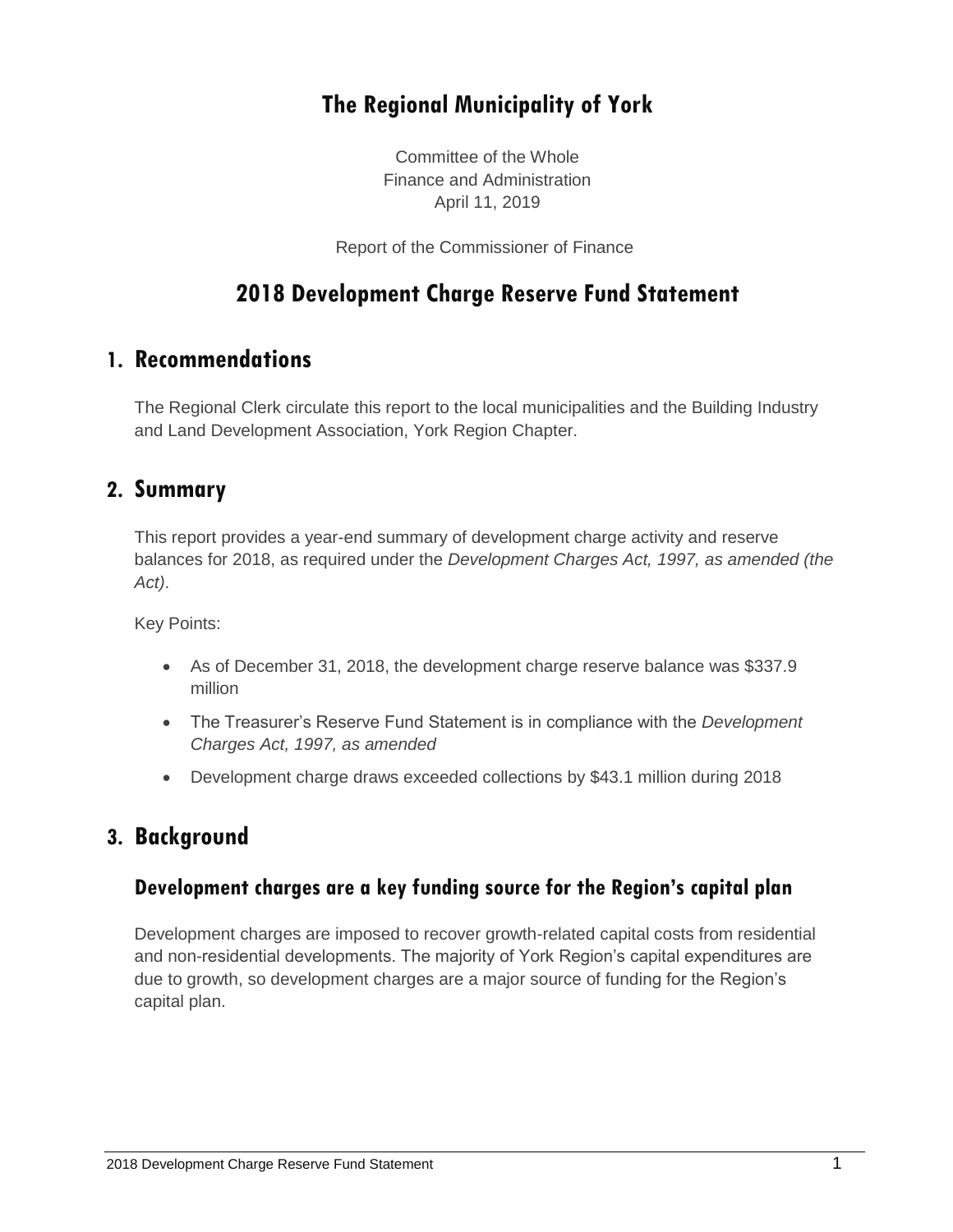# **Development charge reserve reporting is required by the Development Charges Act, 1997, as amended**

The Act outlines specific reporting requirements for development charge reserves. Sections 33 and 43 of the Act require that:

- A municipality that has passed a development charge bylaw shall establish a separate reserve fund for each service to which the development charge relates and fund only eligible capital costs from the reserve fund
- The Treasurer of the municipality shall provide Council a financial statement relating to development charge bylaws and reserve funds established.

The financial statement must identify all assets where capital costs were funded under a development charge bylaw. Municipalities are also required to identify all other sources of funding applied to each project funded with development charges and provide details on activities for each development charge reserve for the year.

# **4. Analysis**

# **As of December 31, 2018, the development charge reserve balance was \$337.9 million**

The development charge reserve balance, as at December 31, 2018, was \$337.9 million as shown on Table 1, a decline of \$34.4 million from 2017.

#### **Table 1**

| <b>Service</b>                          | <b>Opening Balance Collections<sup>3</sup> Draws Interest Closing Balance<sup>1</sup></b> |       |       |       |              |
|-----------------------------------------|-------------------------------------------------------------------------------------------|-------|-------|-------|--------------|
| <b>Regional Roads</b>                   | 356.8                                                                                     | 137.1 | 160.0 | 7.9   | 341.8        |
| Water Supply <sup>4</sup>               | (16.6)                                                                                    | 84.0  | 98.5  | (0.3) | (31.4)       |
| <b>Wastewater Servicing<sup>4</sup></b> | (103.3)                                                                                   | 168.4 | 140.8 | (1.6) | (77.4)       |
| General Services <sup>2</sup>           | 135.4                                                                                     | 42.4  | 75.7  | 2.8   | <u>104.9</u> |
| Total                                   | 372.3                                                                                     | 431.9 | 475.0 | 8.8   | 337.9        |

## **Development Charge Activity in 2018 (in \$ millions)**

Note 1: Reserve balance includes opening balance plus collections, expenditures and interest accrual.

Note 2: General Services includes transit, subway, waste diversion, police, paramedic services, public health, senior services, social housing, public works, growth studies, court services and GO Transit.

Note 3: Development charge collections are reported net of development charge credits.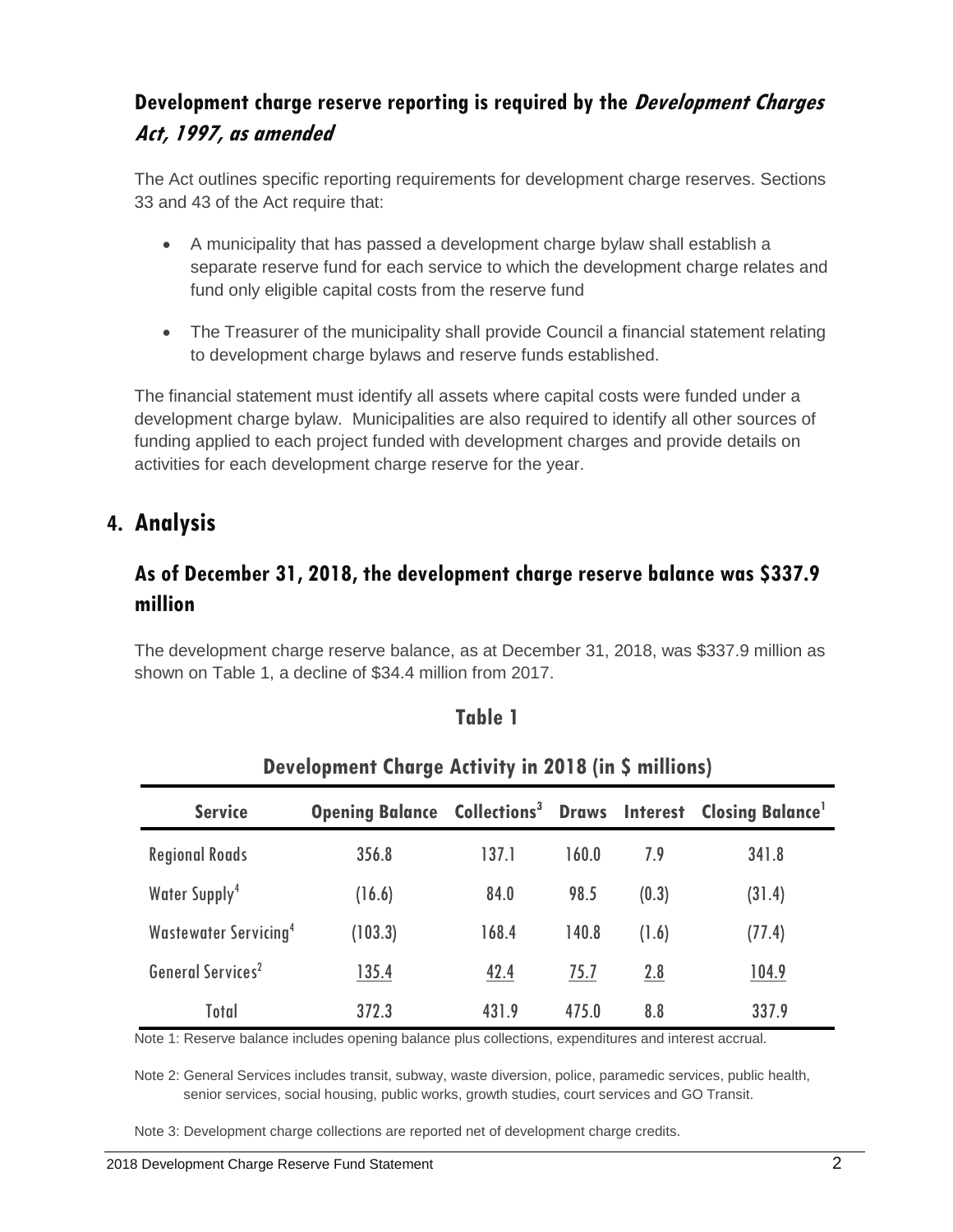Note 4: Water Supply and Wastewater Servicing components of this reserve have deficits as a result of the need to build capacity in this infrastructure in advance of planned growth. These deficits will be reduced as the growth occurs in the future and the related development charges are received.

## **The Treasurer's Reserve Fund Statement is comprised of five schedules**

Attached to this report are five schedules (see Attachment 1) which make up the financial statement required by the Act:

- Schedule 1 summarizes the development charge reserves established under the authority of *the Act, 1997,* and the Development Charge Bylaw:
- Schedule 1 (A) provides a further breakdown of the General Services column on Schedule 1.
- Schedule 1 (B) provides details of the development charge credits shown on Schedule 1.
- Schedule 2 shows the 2018 general services capital project expenditure details.
- Schedule 3 shows the 2018 roads-related development charge expenditure details.
- Schedule 4 shows the 2018 water supply-related development charge expenditure details.
- Schedule 5 shows the 2018 wastewater servicing-related development charge expenditure details.

## **The Treasurer's Reserve Fund Statement is in compliance with the Development Charges Act, 1997, as amended**

As of December 31, 2018, this reserve fund statement is in compliance with the *Development Charges Act, 1997, as amended*. The Region has not imposed any voluntary payments or required construction of a service not authorized under the Act.

# **5. Financial**

#### **Development charge collections exceeded the 2018 forecast**

Development charge collections in 2018 were \$431.9 million, which was \$21.6 million more than the forecast of \$410.3 million.

## **Development charges fund debt payments as well as growth infrastructure**

Development charges fund infrastructure in one of two ways; it pays for growth infrastructure directly, or it pays down debt that was issued in order to build growth infrastructure. In 2018,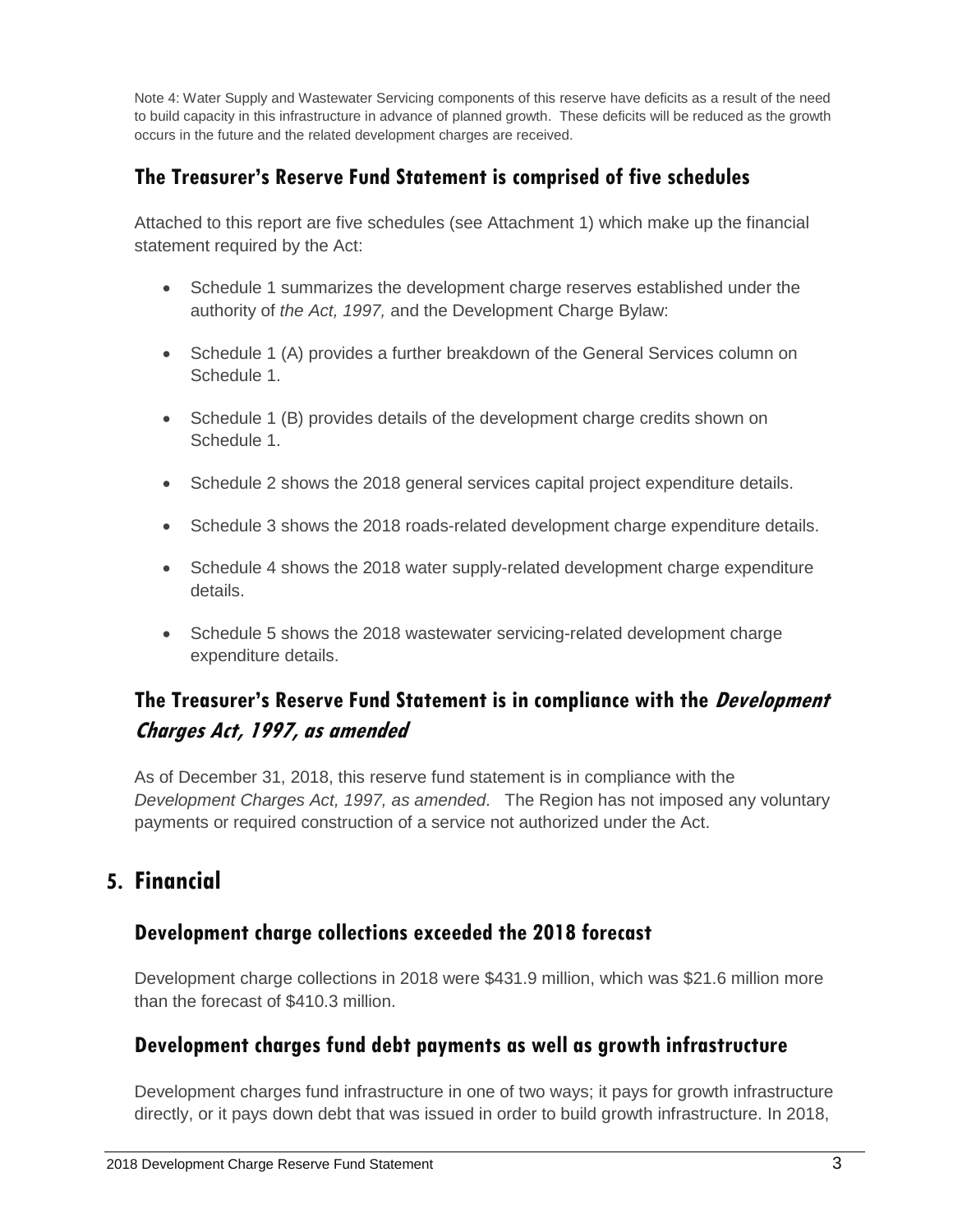\$475 million was taken out of the Development Charge reserves; \$241.5 million was for debt servicing for Development Charge funded projects, while a further \$233.5 million was used to fund capital projects directly.

As at December 31, 2018, the Region had \$2.4 billion of debt outstanding that will be funded through future development charge collections out of a total debt of \$2.7 billion.

As per the Capital Financing and Debt Policy, it is the Region's practice to maintain a cash balance in the Development Charge Reserves equal to a range of 75 to 100 per cent of the projected annual principal and interest payments during the fiscal year for growth-related debt. In this way the Region manages the total balance in the Development Charge Reserves against uncertainties in the development charge collections and fluctuations in the level of outstanding debt from year-to-year.

Chart 1 compares development charge collections and draws during the past five years. This chart demonstrates that for four of the past five years, the closing balance of the reserves have always been above the principal and interest that has to be repaid.





## **York Region 2014 - 2018 Development Charge**

# **6. Local Impact**

Development charges are an important revenue source for funding growth-related infrastructure, which benefits all municipalities in York Region.